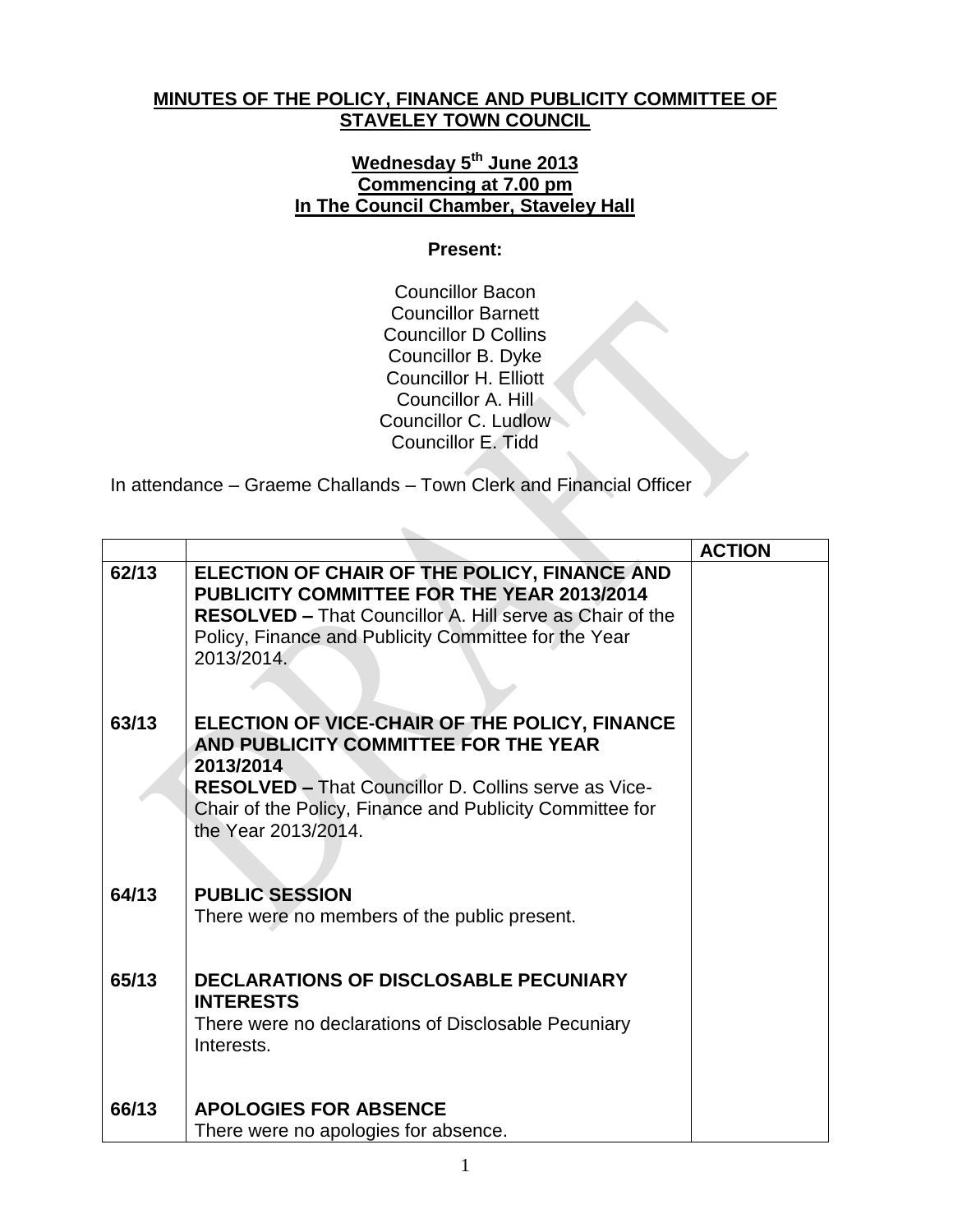| 67/13 | <b>COUNCILLORS NOT PRESENT</b><br>There were no Councillors not present.                                                                                                                                                                                                                                                                                                                                                                                                                                  |  |
|-------|-----------------------------------------------------------------------------------------------------------------------------------------------------------------------------------------------------------------------------------------------------------------------------------------------------------------------------------------------------------------------------------------------------------------------------------------------------------------------------------------------------------|--|
| 68/13 | MINUTES OF THE POLICY AND FINANCE COMMITTEE<br>OF STAVELEY TOWN COUNCIL HELD ON<br><b>WEDNESDAY 20th MARCH 2013</b><br><b>Correction:</b> The Meeting was clerked by Ian Haddock<br><b>Assistant Financial Officer.</b><br>Members stated that they had not used the phrase "when<br>the appropriate occasion arose"<br>The Minutes of the Policy and Finance Committee of<br>Staveley Town Council held on Wednesday 20 <sup>th</sup> February<br>2013 were approved subject to the amendments detailed. |  |
| 69/13 | <b>MATTERS ARISING FROM THE MINUTES OF THE</b><br>POLICY AND FINANCE COMMITTEE OF STAVELEY<br>TOWN COUNCIL HELD ON WEDNESDAY 20 <sup>th</sup> MARCH<br>2013<br>There were no matters arising.                                                                                                                                                                                                                                                                                                             |  |
| 70/13 | <b>FINANCIAL ISSUES</b><br>i) Letter from Mr. Attwood Chairman of Sunnycroft                                                                                                                                                                                                                                                                                                                                                                                                                              |  |
|       | <b>OAP Club.</b>                                                                                                                                                                                                                                                                                                                                                                                                                                                                                          |  |
|       | Mr. Attwood had written to Staveley Town Council<br>informing us that the Sunnycroft OAP Club had moved out<br>of the Sunnycroft Rest Room and now met in Harleys Inn.<br>He asked if Staveley Town Council would continue to give<br>the £100 which is sent to all Rest Rooms annually<br>following the move in premises.                                                                                                                                                                                |  |
|       | The reason why they had moved was due to Chesterfield<br>Borough Council having imposed conditions on them<br>regarding PAT Testing, Legionnaires Disease testing etc.<br>As elderly people they did not feel capable of complying<br>with the new requirements and accordingly had moved out.                                                                                                                                                                                                            |  |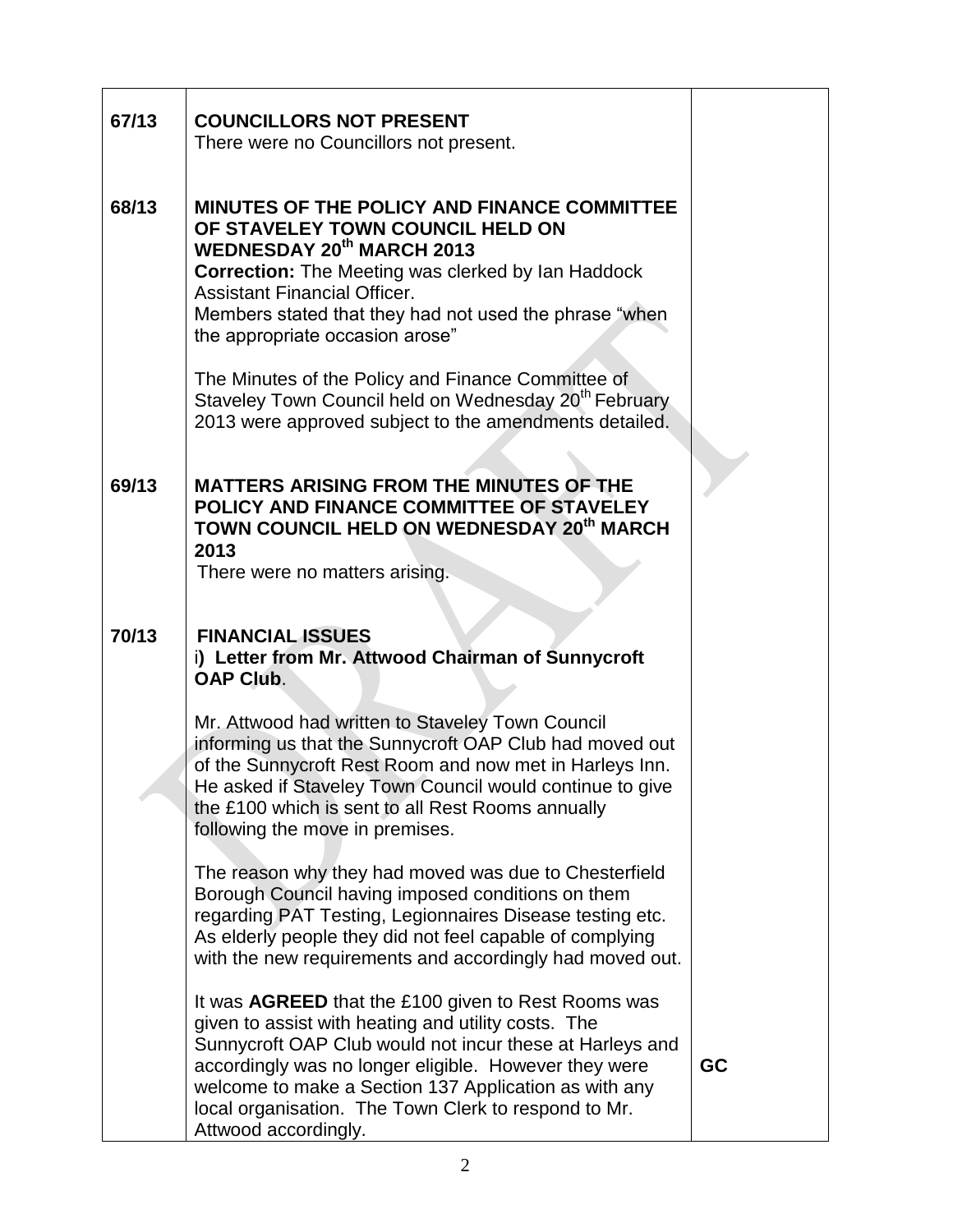|       | A discussion then followed regarding the requirement<br>imposed by Chesterfield Borough Council for OAP Clubs<br>to meet the testing requirements. It was felt by Members<br>that given their age it would be better for Chesterfield<br>Borough Council to carry out these tests.<br><b>RECOMMENDATION</b> - That Staveley Town Council write<br>to Chesterfield Borough Council requesting that in the case<br>of the Rest Rooms in the Staveley Town Council area that<br>Chesterfield Borough Council assume responsibility for the<br>necessary tests. | GC |
|-------|-------------------------------------------------------------------------------------------------------------------------------------------------------------------------------------------------------------------------------------------------------------------------------------------------------------------------------------------------------------------------------------------------------------------------------------------------------------------------------------------------------------------------------------------------------------|----|
|       | ii) Update on Parish Financing<br>The Town Clerk drew the attention of Members to the<br>efforts of NALC and others to ensure the localisation of<br>Council Tax. Benefit does not continue to adversely affect<br>the Parish and Town Council Sector.                                                                                                                                                                                                                                                                                                      |    |
|       | The Town Clerk informed Members that Staveley Town<br>Council had changed insurers and a considerable saving<br>was likely. This would of course depend on the Heart of<br>Staveley Project and any move to Learning Matters.                                                                                                                                                                                                                                                                                                                               |    |
| 71/13 | <b>HEART OF STAVELEY PROJECT</b><br>The Town Clerk updated the Meeting on progress on the<br>Heart of Staveley Project: matters to progress this Project<br>are on the Agenda for the next Ordinary Meeting.                                                                                                                                                                                                                                                                                                                                                |    |
|       | He also informed the meeting that he had made an offer to<br>the Agents for the "Learning Matters" unit and was<br>awaiting a response.                                                                                                                                                                                                                                                                                                                                                                                                                     |    |
| 72/13 | <b>AFFORDABLE ECO HOMES PROJECT</b><br>The Town Clerk was dealing with the final requirements of<br>the Land Registry. The issues of the requirements of the<br>Middlecroft Allotment Society had been dealt with during<br>the Leisure and Community Committee.                                                                                                                                                                                                                                                                                            |    |
| 73/13 | <b>SPEEDWELL ROOMS PROJECT</b><br>The Town Clerk showed Members the decorative<br>proposals for the Speedwell Rooms and it was agreed that<br>Councillors A. Hill, Ludlow and Tidd would call in at<br>Staveley Hall and spend time in detail looking at the<br>proposals.                                                                                                                                                                                                                                                                                  |    |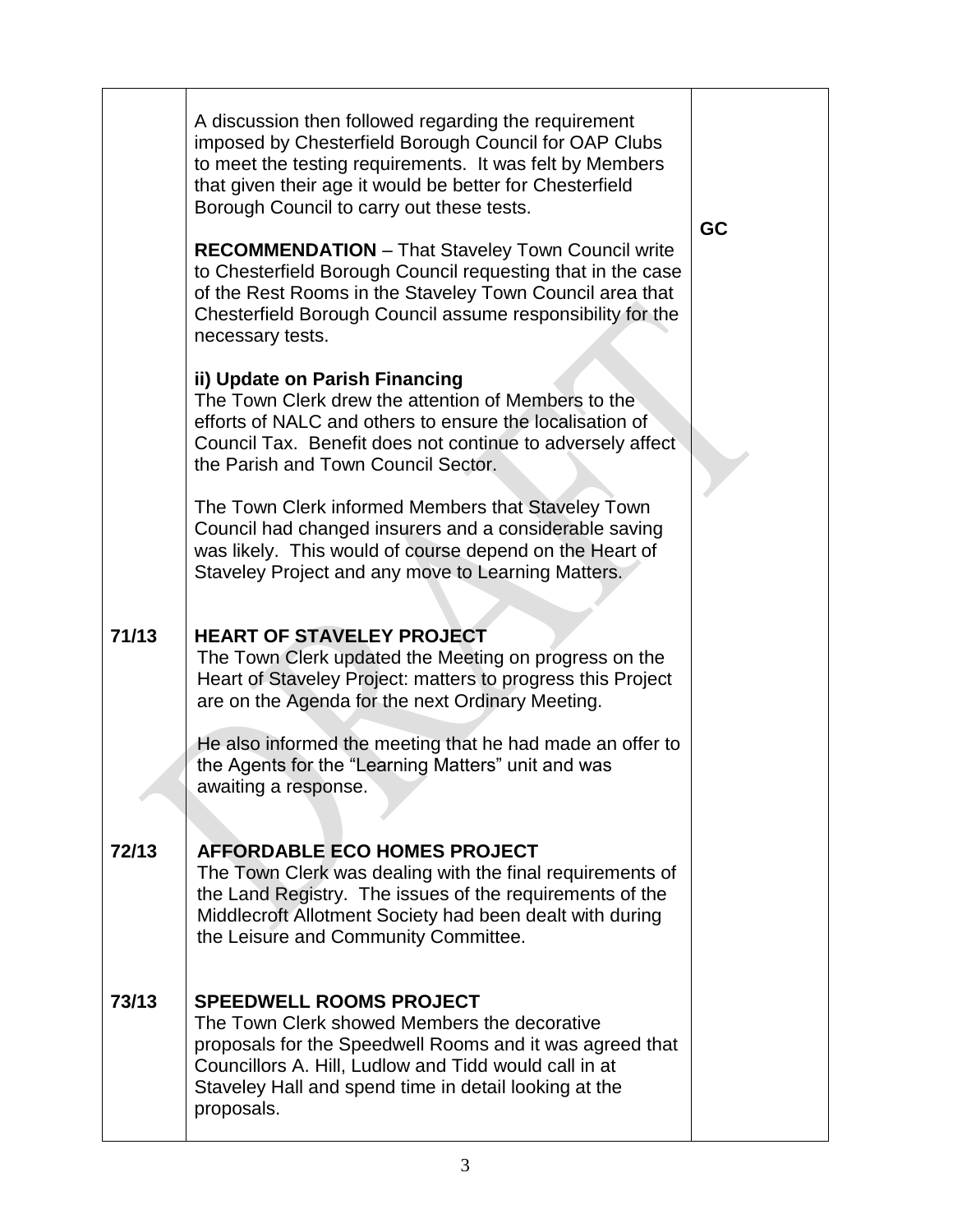|       | It was AGREED that the Town Clerk should proceed with<br>the new LED nameboard above the entrance and the small<br>flowerbed.                                                                                                                                                                                            |                     |
|-------|--------------------------------------------------------------------------------------------------------------------------------------------------------------------------------------------------------------------------------------------------------------------------------------------------------------------------|---------------------|
|       | It was AGREED that the "boarded" window in the entrance<br>should be replaced with a new double glazed unit and that<br>this glazing be decorated with a design to be agreed.                                                                                                                                            | GC                  |
|       | It was <b>AGREED</b> that the Town Clerk contact Springwell<br>Community College offering a prize of £25 for a decorative<br>design including one involving the Staveley Town Council<br>Logo and The Speedwell Rooms - celtic designs were<br>suggested. The £25 to be in the form of vouchers from the<br>Post Office. | GC                  |
|       |                                                                                                                                                                                                                                                                                                                          |                     |
| 74/13 | <b>STAVELEY MARKET</b><br>The Town Clerk reported on the current situation regarding<br><b>Staveley Markets</b>                                                                                                                                                                                                          |                     |
|       | <b>AGREED</b> : That the Market Manager be sent for training<br>with Chesterfield Borough Council on a day to be<br>determined [probably Wednesday]                                                                                                                                                                      | <b>GC/JW</b>        |
|       | AGREED : That a programme of entertainment be set up<br>for the period of the six week holiday to coincide with the<br>Friday Market: examples being stilt walkers /fire<br>eaters/bands /rides/facepainting/ Morris Dancers/<br>Springwell Community College dancers and Rachael<br>Botham.                             | GC                  |
|       | <b>AGREED</b> : To ask the Market Manager to organise a<br>Section 137 Free Market.                                                                                                                                                                                                                                      | <b>JW</b>           |
|       | <b>AGREED</b> : To advertise the events as widely as possible.<br><b>AGREED</b> : To approach Allotment Societies and Staveley<br>Hall Garden Centre for joint markets.                                                                                                                                                  | <b>GC/ICH</b><br>GC |
|       | <b>AGREED: That the Town Clerk work with Councillors</b><br>Tidd, Elliott and Dyke over this project.<br><b>AGREED</b> : That the Town Clerk be given a maximum                                                                                                                                                          | <b>GC/BD/HE/ET</b>  |
|       | budget of £3,500.                                                                                                                                                                                                                                                                                                        |                     |
|       | AGREED: That the pricing structure for stalls be re-<br>examined.                                                                                                                                                                                                                                                        | <b>ICH</b>          |
| 75/13 | <b>MASTIN MOOR COMMUNITY CENTRE</b>                                                                                                                                                                                                                                                                                      |                     |
|       | The Town Clerk updated Members on progress. He<br>believed a final sale agreement was now within sight.                                                                                                                                                                                                                  |                     |
| 76/13 | <b>RESTRUCTURING ISSUES</b><br>Councillor Ludlow informed the Meeting that Chesterfield                                                                                                                                                                                                                                  |                     |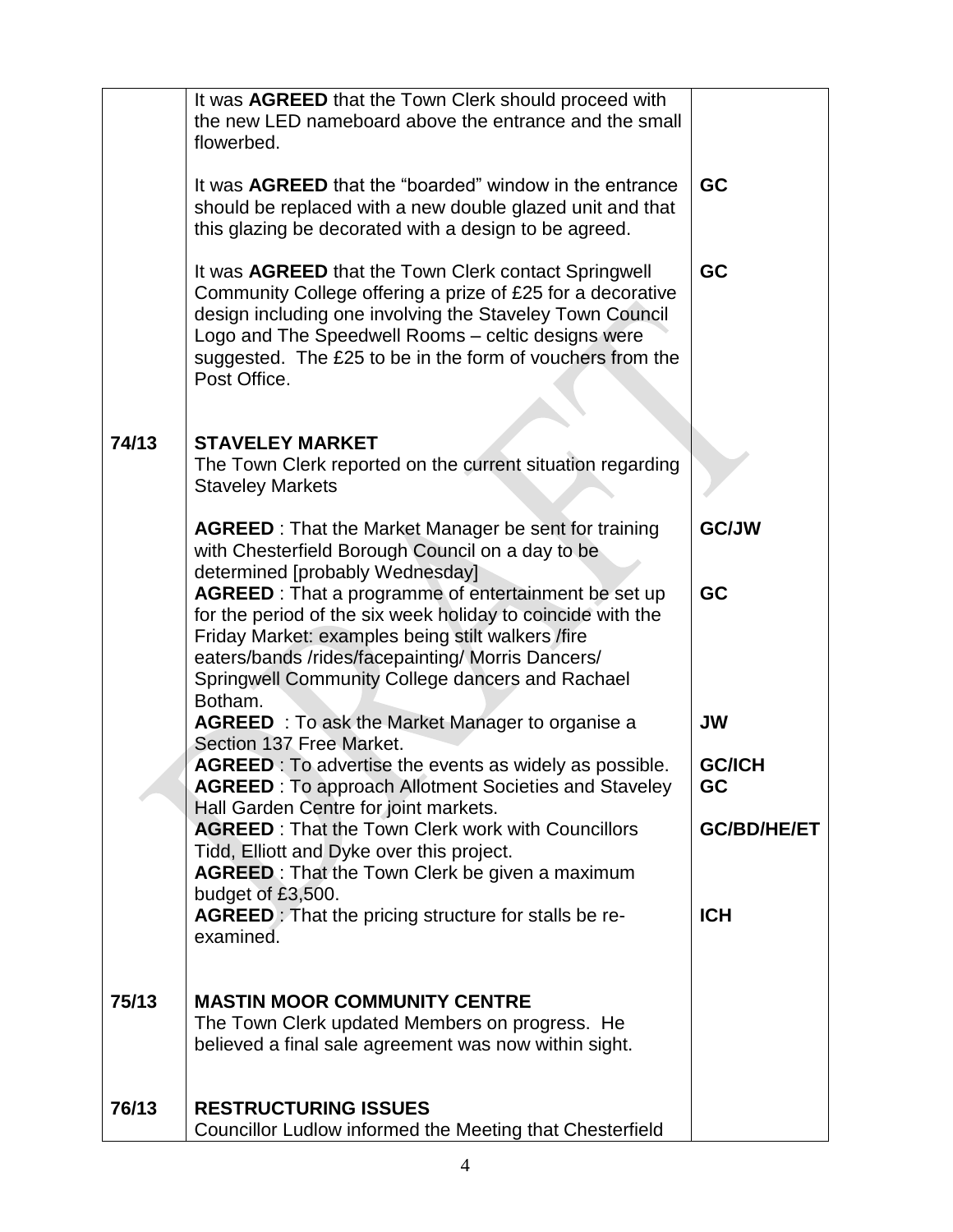| Borough Council staff had met with a consultant<br>concerning the Staff Review. There had been no other<br>tenders received.                                                                                                                                                                                                                                                                                                                                                                                                                             |              |
|----------------------------------------------------------------------------------------------------------------------------------------------------------------------------------------------------------------------------------------------------------------------------------------------------------------------------------------------------------------------------------------------------------------------------------------------------------------------------------------------------------------------------------------------------------|--------------|
| Chesterfield Borough Council had recommended the<br>Consultant at a cost of £7,000. Councillor Ludlow also<br>stated she was meeting with Carl Haynes from UNISON<br>over the Living Wage and Job Evaluation issues.                                                                                                                                                                                                                                                                                                                                     |              |
| The Town Clerk informed Members that                                                                                                                                                                                                                                                                                                                                                                                                                                                                                                                     |              |
| a) DALC were possibly offering this service either directly<br>or via recommended contractors.                                                                                                                                                                                                                                                                                                                                                                                                                                                           |              |
| Did Staveley Town Council wish him to contact DALC to<br>obtain details of such a service tailored to the Parish Town<br>Council sector specifically, including costings.                                                                                                                                                                                                                                                                                                                                                                                |              |
| Members AGREED not to obtain a comparable quote via<br>DALC.                                                                                                                                                                                                                                                                                                                                                                                                                                                                                             |              |
| The Town Clerk expressed his concern that the manner in<br>which this item was being progressed may contravene<br>Staveley Town Council's Financial Regulations. Councillor<br>Ludlow advised that the original and subsequent Minute<br>would show that Staveley Town Council voted to approach<br>Chesterfield Borough Council to carry out the review. It<br>was still being handed by Chesterfield Borough Council<br>albeit they were subcontracting it to a Consultant. The bill<br>for £7,000 would be issued by Chesterfield Borough<br>Council. |              |
| The Town Clerk agreed to examine the Minutes and cross<br>reference them with the Staveley Town Council Financial<br>Regulations to ensure they had been complied with.                                                                                                                                                                                                                                                                                                                                                                                  | <b>GC/LB</b> |
| Councillor Ludlow then moved on to a review of the<br>governance of Staveley Town Council. She suggested<br>utilising APSE ACSES. She would ask Chesterfield<br>Borough Council and come back with further details.                                                                                                                                                                                                                                                                                                                                      |              |
| The Town Clerk informed Members that he believed DALC<br>could quote for this also.                                                                                                                                                                                                                                                                                                                                                                                                                                                                      |              |
| Councillor Dyke suggested ring fencing the savings on<br>insurance to cover the cost of this review (neither Reviews<br>are budgeted for).                                                                                                                                                                                                                                                                                                                                                                                                               |              |
|                                                                                                                                                                                                                                                                                                                                                                                                                                                                                                                                                          |              |